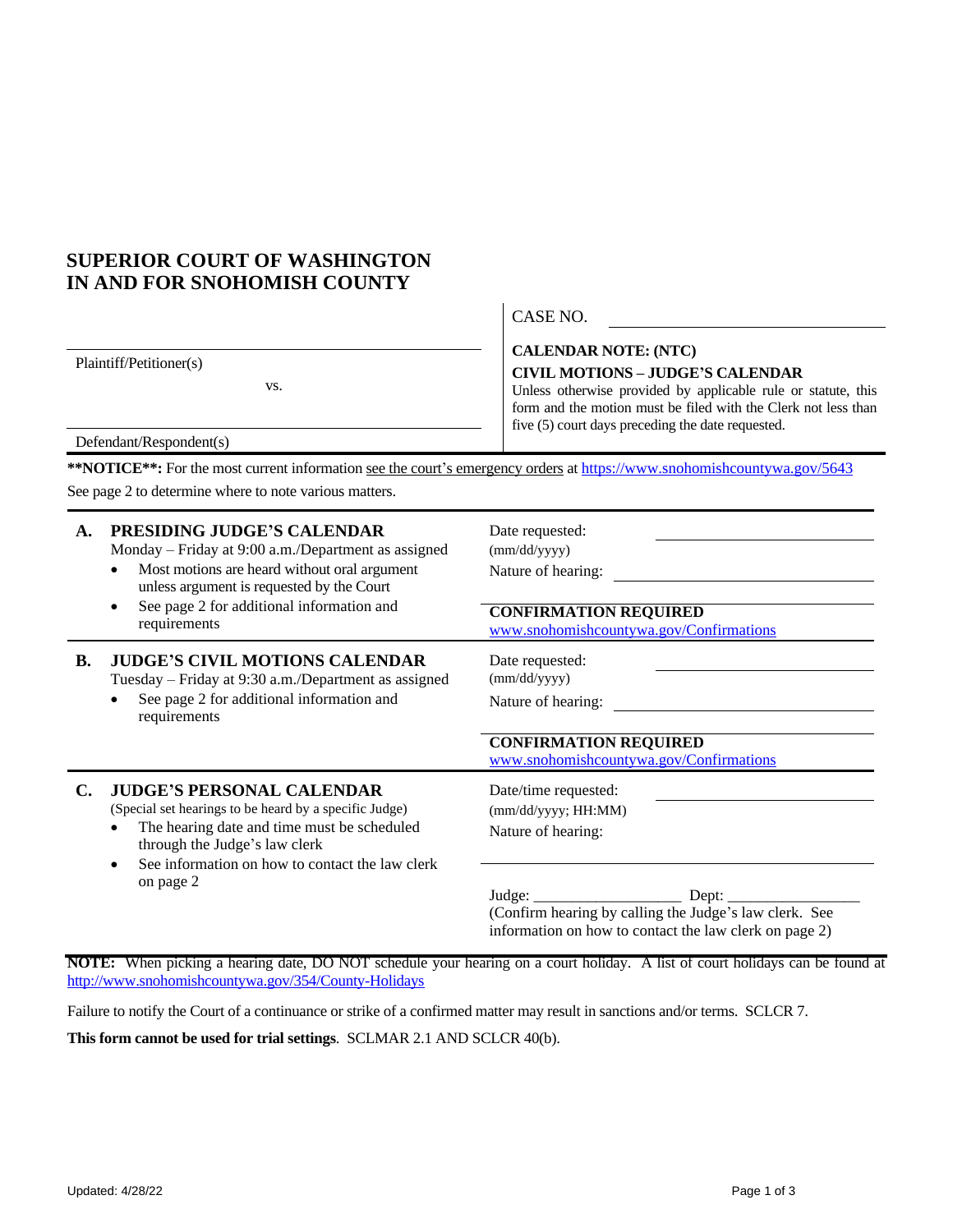## **WHERE TO NOTE VARIOUS MATTERS:**

SEE THE COURT'S EMERGENCY ORDERS AT https://www.snohomishcountywa.gov/5643/Emergency-Orders for the most current information.

**COMMISSIONER CIVIL MOTIONS:** Defaults, discovery motions and enforcement thereof {except family law matters}; supplemental proceedings; receiver actions; removal of wills; unlawful detainers; and motions to amend pleadings. Proposed orders shall be provided to the Court at the time working copies are submitted and in compliance with court rules.

Petitions to Restore Firearms Rights must follow the procedure outlined in the most recent [Emergency Order.](https://www.snohomishcountywa.gov/5643/Emergency-Orders) Only matters not agreed to by the Prosecuting Attorney's Office will be noted for a hearing.

\*\*All other civil motions not addressed above are heard before the Civil Motions Judge\*\*

**PRESIDING JUDGE'S MOTION CALENDAR:** Motions for trial continuance; pre-assignment; expedited trial date; and motions regarding timeliness of demand for jury trial will be considered by the Court based on materials submitted and without oral argument unless a judicial officer's law clerk contacts you and requests the parties to appear telephonically. Proposed orders shall be provided to the Court by noon one (1) day prior to the hearing.

**JUDGE'S CIVIL MOTIONS:** Matters scheduled on this calendar are presumed to be heard by the court with oral argument unless oral argument is canceled by the Court. The Judge's law clerk will reach out to the parties in the event oral argument is not needed. All questions related to the Judge's Civil Motions calendar should be directed to the Judge's law clerk. Law clerk contact information is available online at [https://www.snohomishcountywa.gov/1345/Judicial-Officers.](https://www.snohomishcountywa.gov/1345/Judicial-Officers) It is recommended self-represented litigants file an updated Notice of Appearance with your most current contact information. A Notice of Appearance form can be found on the court's website at <https://snohomishcountywa.gov/5523/Snohomish-County-Superior-Court-Forms>

**JUDGE'S PERSONAL CALENDAR:** All matters specially set on a Judge's personal calendar must be set/confirmed/continued/ stricken through the Judge's law clerk. Adoptions, reasonableness hearings and minor settlements are specially set on the Judge's Civil Motions calendar each Monday and are confirmed through the Civil Motions Judge's law clerk. Judge's law clerk contact information is available online at <https://www.snohomishcountywa.gov/1345/Judicial-Officers>

**CONFIRMATION NOTES:** Except for matters set on the Pro Se Dissolution calendar, all matters set on the Judge's Civil Motion Calendar, Presiding Judge's Motion Calendar or Court Commissioner Calendars must be confirmed prior to the hearing. Motions for Summary Judgment set on the Judge's Civil Motions calendar must be confirmed no later than 12:00 noon three (3) court days prior to the hearing; all other motions set on the above calendars must be confirmed no later than 12:00 noon two (2) court days prior to the hearing. During the confirmation window, confirmations are accepted for a 24-hour period beginning at 12:01 p.m. When determining your confirmation deadline, do not count weekends or court holidays. Confirmations can be made online at [www.snohomishcountywa.gov/Confirmations](http://www.snohomishcountywa.gov/Confirmations). Online confirmations are highly preferred as the confirmation coordinator can respond more efficiently when there are questions or concerns. If you are unable to access the online confirmations webpage, you may call and leave a message with your name, case name, case number, hearing date and time, name of motion and calendar name at 425-388-3587. The coordinator will not confirm receipt of your phone message and may not be able to answer questions by phone.

| <b>NOTED BY:</b>            | Pro Se:       | Petitioner           | Respondent           |  |
|-----------------------------|---------------|----------------------|----------------------|--|
|                             | Attorney for: | Plaintiff/Petitioner | Defendant/Respondent |  |
| Signature:                  |               |                      |                      |  |
| Printed Name:<br>WSBA#:     |               |                      |                      |  |
| (If applicable)<br>Address: |               |                      |                      |  |
| Phone Number:               |               |                      |                      |  |
| Email Address:              |               |                      |                      |  |
|                             |               |                      |                      |  |